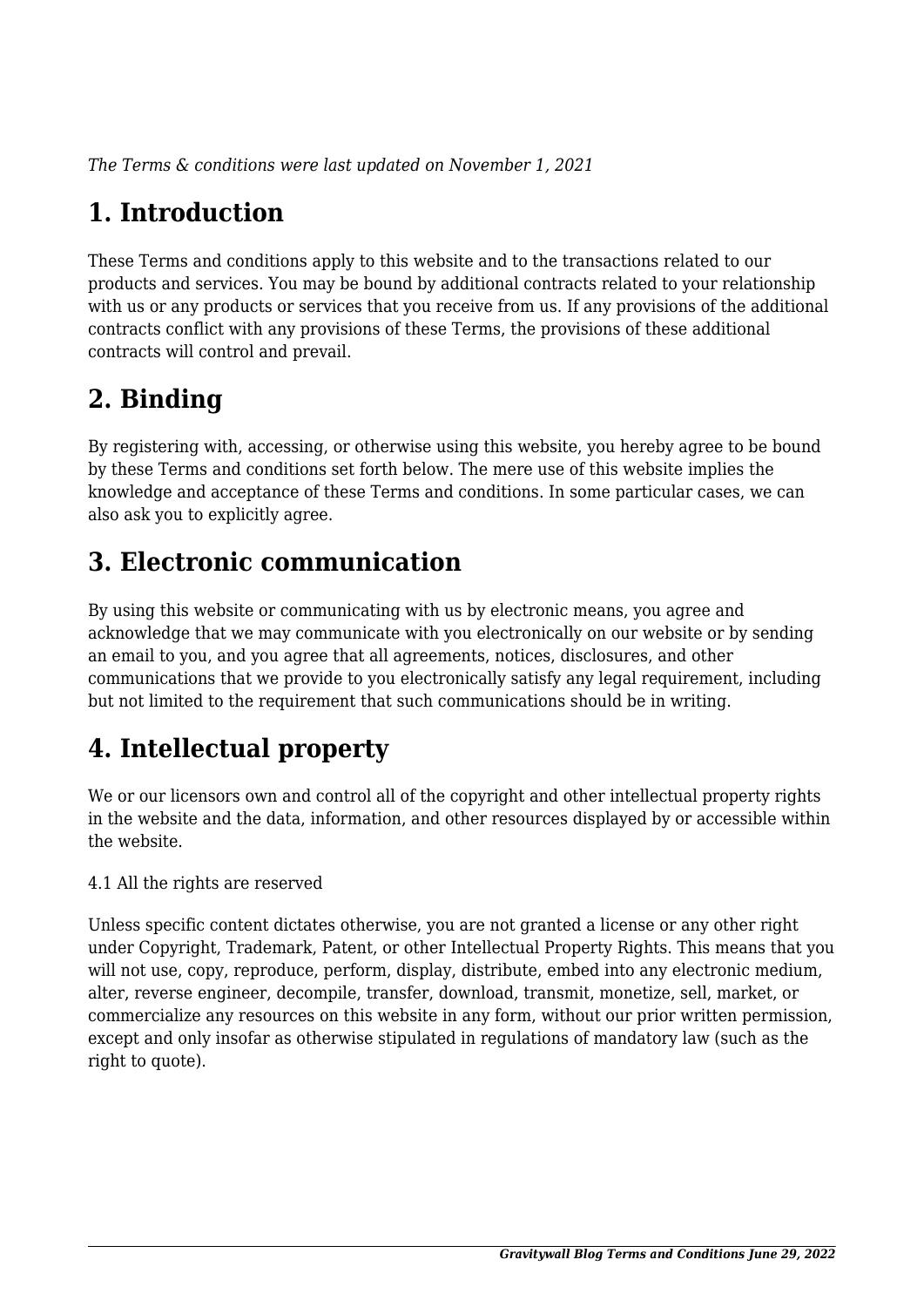# **5. Third-party property**

Our website may include hyperlinks or other references to other party's websites. We do not monitor or review the content of other party's websites which are linked to from this website. Products or services offered by other websites shall be subject to the applicable Terms and Conditions of those third parties. Opinions expressed or material appearing on those websites are not necessarily shared or endorsed by us.

We will not be responsible for any privacy practices or content of these sites. You bear all risks associated with the use of these websites and any related third-party services. We will not accept any responsibility for any loss or damage in whatever manner, however caused, resulting from your disclosure to third parties of personal information.

### **6. Responsible use**

By visiting our website, you agree to use it only for the purposes intended and as permitted by these Terms, any additional contracts with us, and applicable laws, regulations, and generally accepted online practices and industry guidelines. You must not use our website or services to use, publish or distribute any material which consists of (or is linked to) malicious computer software; use data collected from our website for any direct marketing activity, or conduct any systematic or automated data collection activities on or in relation to our website.

Engaging in any activity that causes, or may cause, damage to the website or that interferes with the performance, availability, or accessibility of the website is strictly prohibited.

# **7. Idea submission**

Do not submit any ideas, inventions, works of authorship, or other information that can be considered your own intellectual property that you would like to present to us unless we have first signed an agreement regarding the intellectual property or a non-disclosure agreement. If you disclose it to us absent such written agreement, you grant to us a worldwide, irrevocable, non-exclusive, royalty-free license to use, reproduce, store, adapt, publish, translate and distribute your content in any existing or future media.

## **8. Termination of use**

We may, in our sole discretion, at any time modify or discontinue access to, temporarily or permanently, the website or any Service thereon. You agree that we will not be liable to you or any third party for any such modification, suspension or discontinuance of your access to, or use of, the website or any content that you may have shared on the website. You will not be entitled to any compensation or other payment, even if certain features, settings, and/or any Content you have contributed or have come to rely on, are permanently lost. You must not circumvent or bypass, or attempt to circumvent or bypass, any access restriction measures on our website.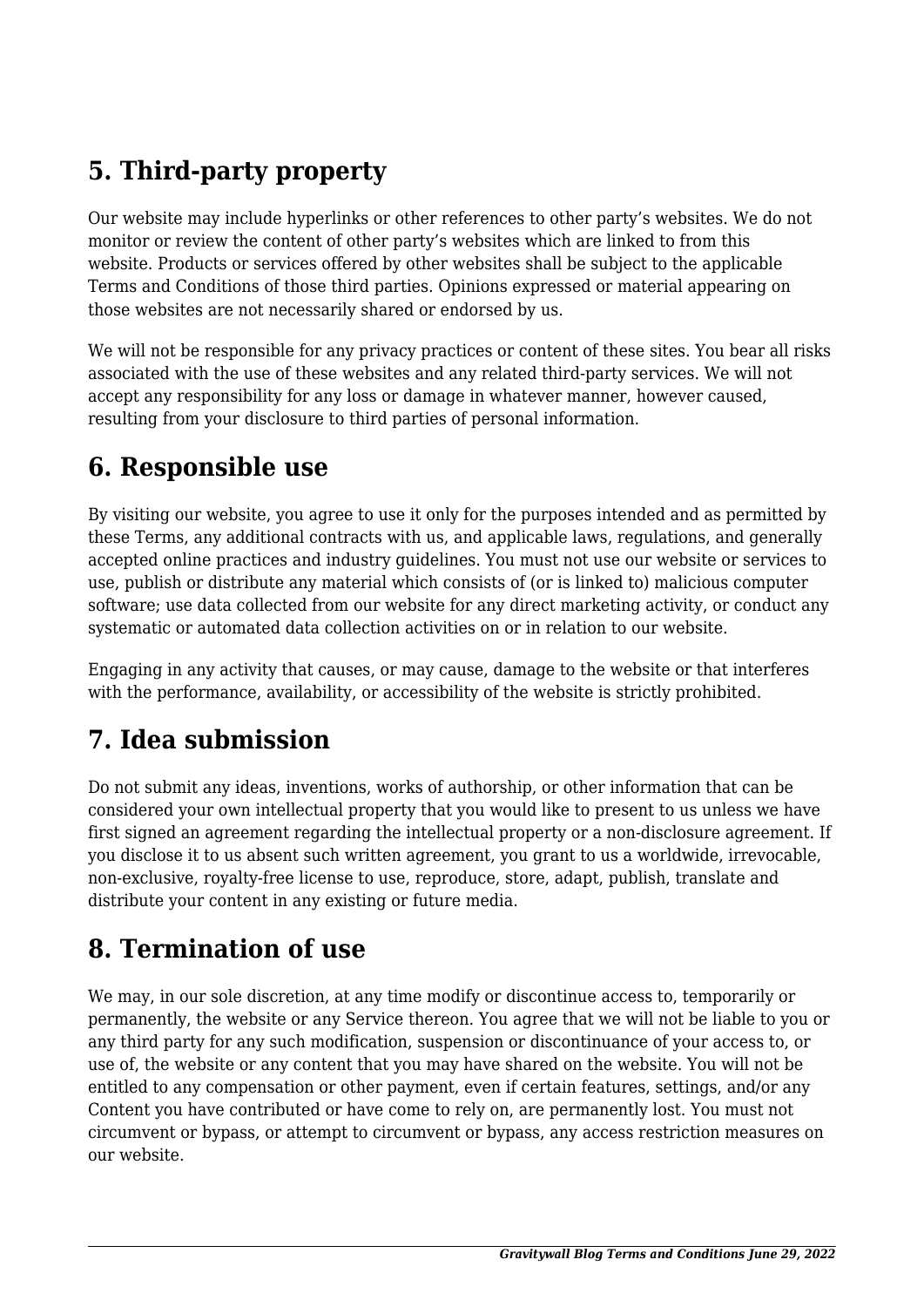## **9. Warranties and liability**

Nothing in this section will limit or exclude any warranty implied by law that it would be unlawful to limit or to exclude. This website and all content on the website are provided on an "as is" and "as available" basis and may include inaccuracies or typographical errors. We expressly disclaim all warranties of any kind, whether express or implied, as to the availability, accuracy, or completeness of the Content. We make no warranty that:

- this website or our content will meet your requirements;
- this website will be available on an uninterrupted, timely, secure, or error-free basis.

Nothing on this website constitutes or is meant to constitute, legal, financial or medical advice of any kind. If you require advice you should consult an appropriate professional.

The following provisions of this section will apply to the maximum extent permitted by applicable law and will not limit or exclude our liability in respect of any matter which it would be unlawful or illegal for us to limit or to exclude our liability. In no event will we be liable for any direct or indirect damages (including any damages for loss of profits or revenue, loss or corruption of data, software or database, or loss of or harm to property or data) incurred by you or any third party, arising from your access to, or use of, our website.

Except to the extent any additional contract expressly states otherwise, our maximum liability to you for all damages arising out of or related to the website or any products and services marketed or sold through the website, regardless of the form of legal action that imposes liability (whether in contract, equity, negligence, intended conduct, tort or otherwise) will be limited to the total price that you paid to us to purchase such products or services or use the website. Such limit will apply in the aggregate to all of your claims, actions and causes of action of every kind and nature.

## **10. Privacy**

To access our website and/or services, you may be required to provide certain information about yourself as part of the registration process. You agree that any information you provide will always be accurate, correct, and up to date.

## **11. Accessibility**

We are committed to making the content we provide accessible to individuals with disabilities. If you have a disability and are unable to access any portion of our website due to your disability, we ask you to give us a notice including a detailed description of the issue you encountered. If the issue is readily identifiable and resolvable in accordance with industrystandard information technology tools and techniques we will promptly resolve it.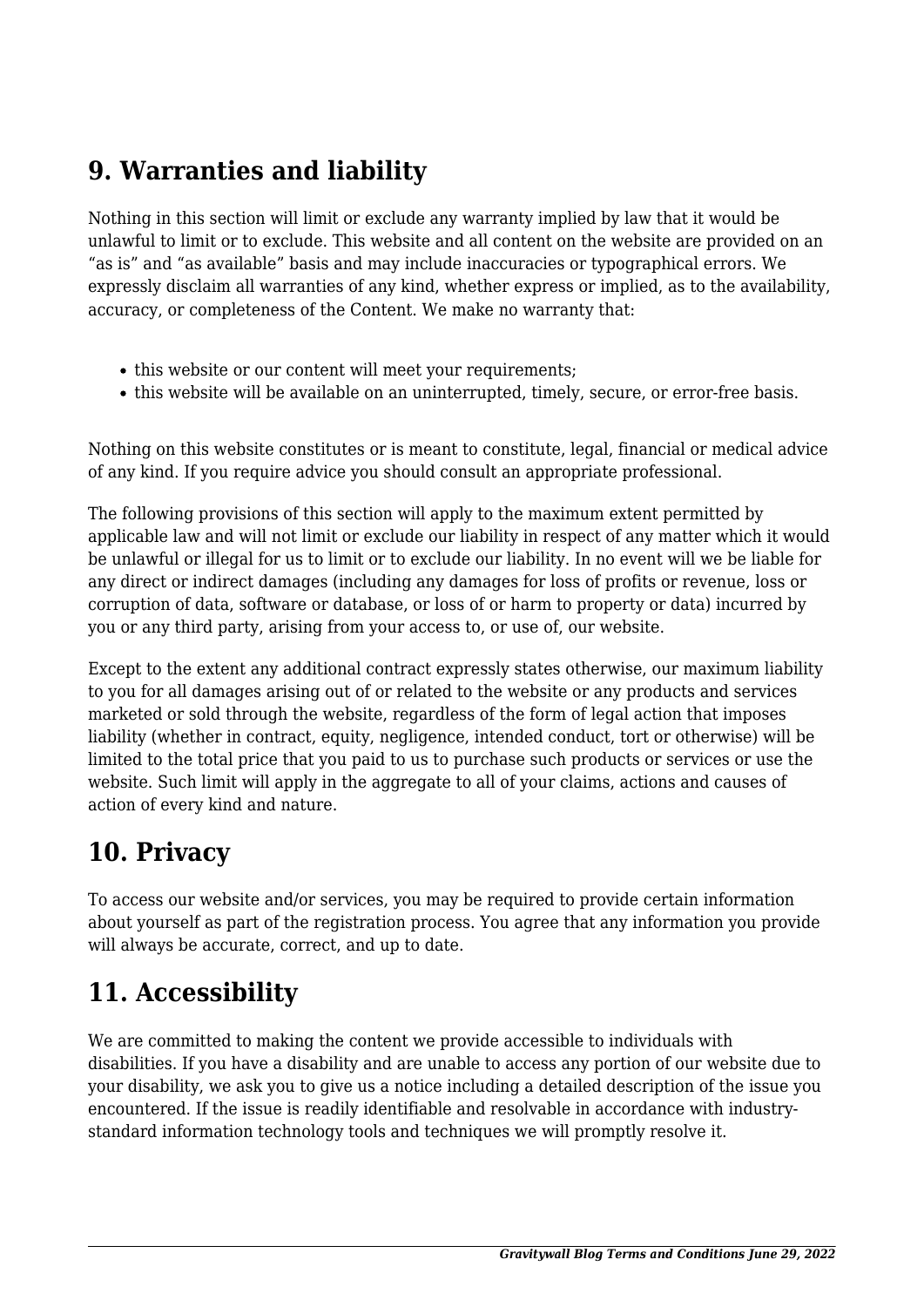## **12. Export restrictions / Legal compliance**

Access to the website from territories or countries where the Content or purchase of the products or Services sold on the website is illegal is prohibited. You may not use this website in violation of export laws and regulations of United States.

#### **13. Assignment**

You may not assign, transfer or sub-contract any of your rights and/or obligations under these Terms and conditions, in whole or in part, to any third party without our prior written consent. Any purported assignment in violation of this Section will be null and void.

## **14. Breaches of these Terms and conditions**

Without prejudice to our other rights under these Terms and Conditions, if you breach these Terms and Conditions in any way, we may take such action as we deem appropriate to deal with the breach, including temporarily or permanently suspending your access to the website, contacting your internet service provider to request that they block your access to the website, and/or commence legal action against you.

## **15. Indemnification**

You agree to indemnify, defend and hold us harmless, from and against any and all claims, liabilities, damages, losses and expenses, relating to your violation of these Terms and conditions, and applicable laws, including intellectual property rights and privacy rights. You will promptly reimburse us for our damages, losses, costs and expenses relating to or arising out of such claims.

# **16. Waiver**

Failure to enforce any of the provisions set out in these Terms and Conditions and any Agreement, or failure to exercise any option to terminate, shall not be construed as waiver of such provisions and shall not affect the validity of these Terms and Conditions or of any Agreement or any part thereof, or the right thereafter to enforce each and every provision.

# **17. Language**

These Terms and Conditions will be interpreted and construed exclusively in English. All notices and correspondence will be written exclusively in that language.